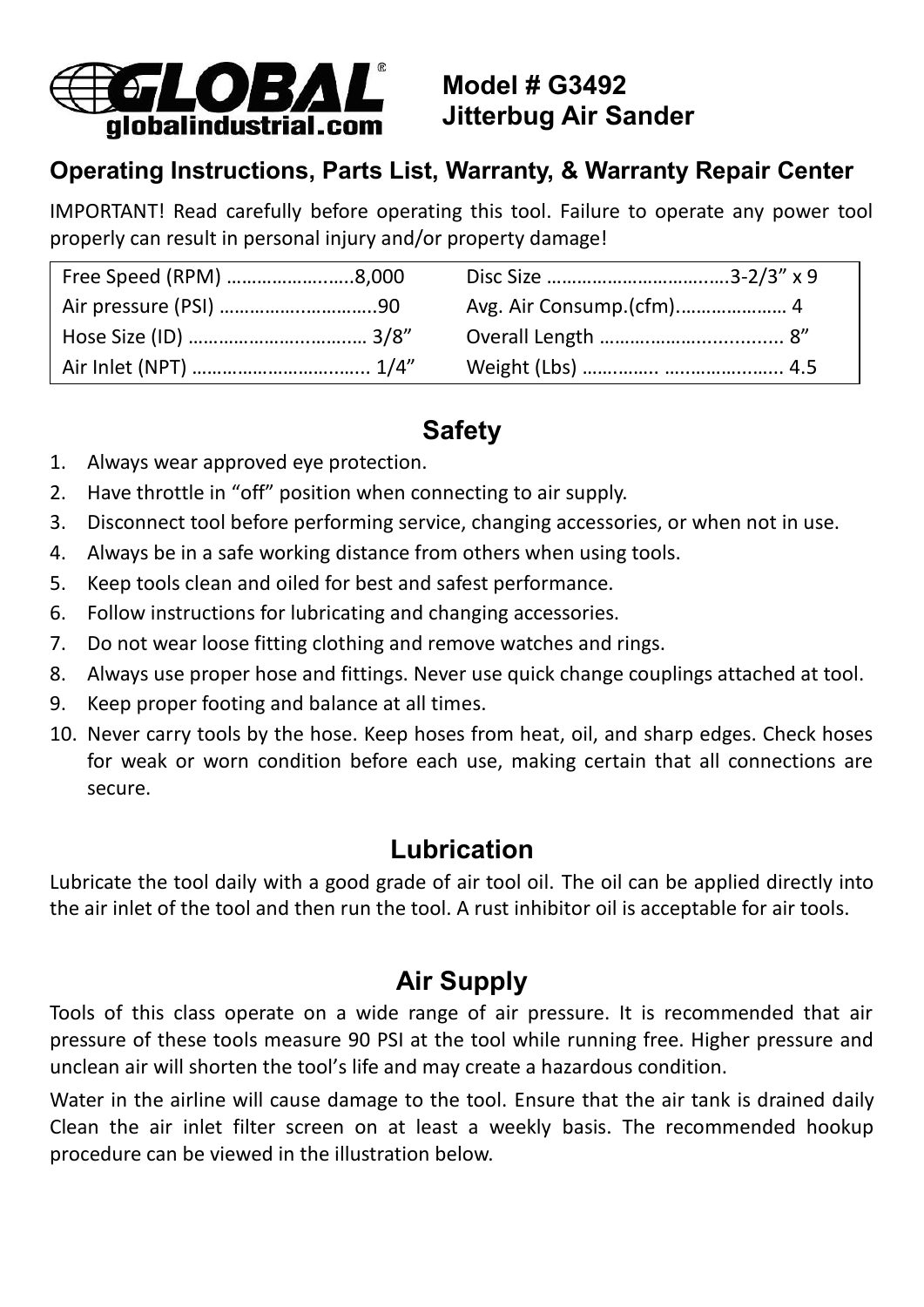

The air inlet, used for connecting air supply, has standard 1/4" NPT American Thread.

Line pressure should be increased to compensate for unusually long air hoses (over 25 feet). Minimum hose diameter should be 1/4" I.D. and fittings should have the same inside dimensions.

#### **Maintenance**

Other factors outside the tool may cause loss of power or erratic action. Reduced Compressor output, excessive drain on the air line, moisture or restriction in air pipes or the use of hose connections of improper size or poor condition may reduce air supply. Grit or gum deposits in the tool may cut power and may be corrected by cleaning the air strainer and flushing out the tool with gum solvent oil or an equal mixture of SAF#10 oil and kerosene. If outside conditions are in order and tool is out-of-warranty, clean, reassemble, and re-lubricate, or take tool to any air tool service center. For tools in warranty period, send tool direct to Warranty Center.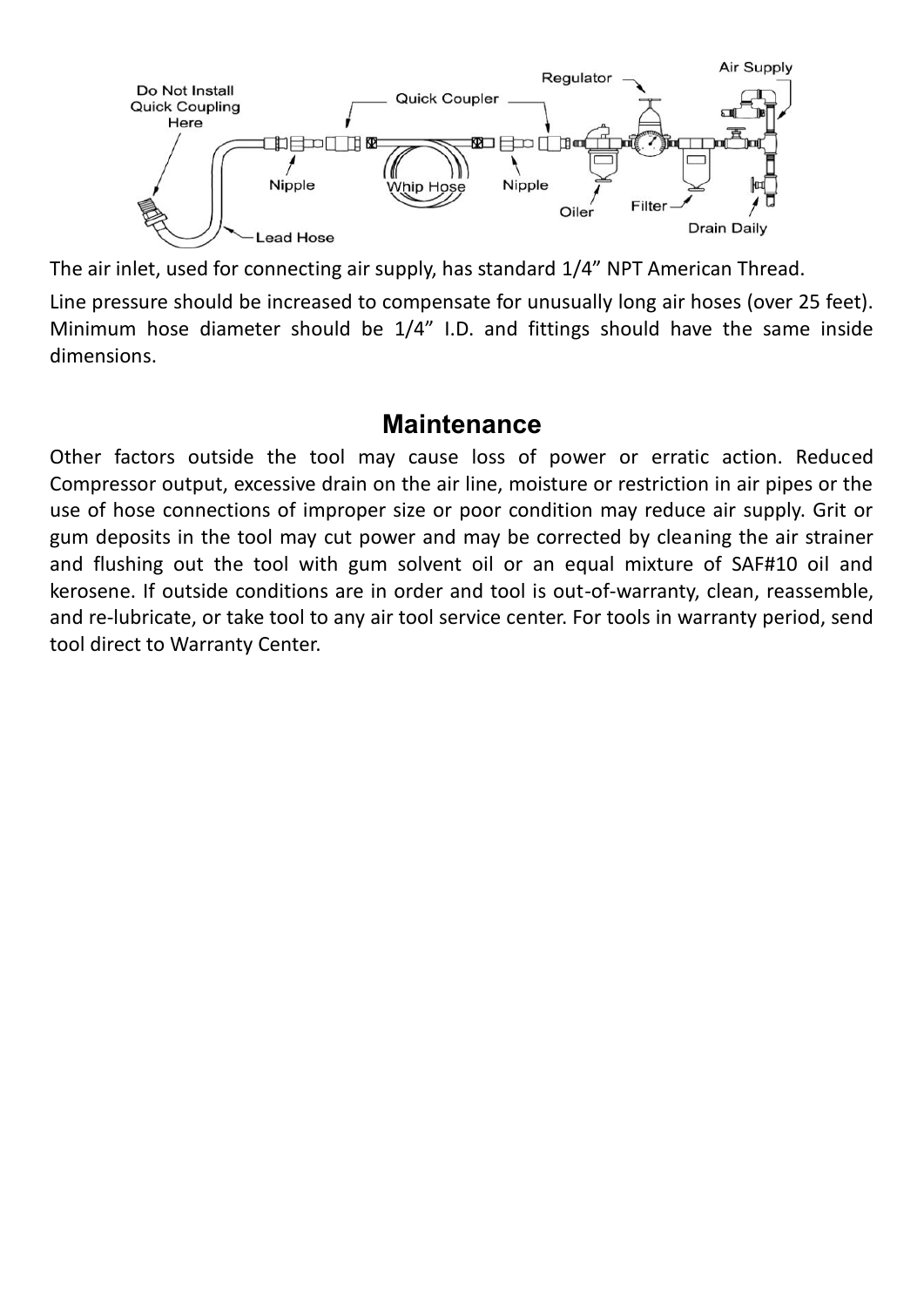

**Model # G3492 Jitterbug Air Sander**



| No.            | Part No.   | Description          | No. | Part No.   | Description               |
|----------------|------------|----------------------|-----|------------|---------------------------|
| $\mathbf{1}$   | 102101     | Lever                | 24  | 102124     | Gasket                    |
| $\overline{2}$ | 102102     | <b>Rubber Grip</b>   | 25  | 102125     | Base                      |
| 2P             | 102102-A   | Steel Circlip        | 26  | 102126-1   | Mount Screw (4)           |
| 3              | 101201     | Grip Screw (4)       | 26P | 102126-2   | Mount Screw W/Washer (4)  |
| $\overline{4}$ | 102104     | Body                 | 27  | 101003     | Spring Washer (6)         |
| 5              | 101443     | <b>Inlet Screw</b>   | 28  | 102128-A   | Rubber Post (4)           |
| 6              | P-0030-360 | Pin                  | 29  | 101128     | Cap Screw (2)             |
| 8              | R-E070     | Retainer Ring (2)    | 30  | 101129     | Cap Screw (2)             |
| 9              | O-0440-180 | $O-Ring(3)$          | 31  | 101012     | <b>Balance Lock Screw</b> |
| 10             | 102110     | Regulator            | 32  | 102132     | Nut (12)                  |
| 11             | 102111     | Deflector            | 33  | 102133     | Plug                      |
| 12             | 101033     | Spring               | 34  | 102134     | <b>Bearing Housing</b>    |
| 12P            | O-1150-200 | O-Ring               | 36  | 6200-ZZ    | <b>Ball Bearing</b>       |
| 13             | O-0400-200 | O-Ring               | 37  | 102137     | <b>Bearing Plate</b>      |
| 14             | 102114     | Plunger              | 38  | 102138     | Washer                    |
| 15             | R-E090     | <b>Retainer Ring</b> | 39  | 102139     | Paper Clamp (2)           |
| 16             | 6200-ZZ    | Ball Bearing (2)     | 40  | 102140     | Screw                     |
| 17             | 101121     | End Plate (2)        | 41  | 102141     | Screw (12)                |
| 18             | 101124     | Cylinder             | 42  | 102142     | Shoe Plate                |
| 18P            | O-0700-200 | O-Ring               | 43  | 102143     | Sanding Pad               |
| 19             | 102119     | Balance              | 44  | 102111-A   | Muffler                   |
| 20             | 102120     | Rotor                | 45  | 101119     | Wave Washer               |
| 21             | 101226     | Rotor Blade (4)      | 46  | P-0030-060 | Spring Pin                |
| 22             | 102122     | <b>Rotor Shaft</b>   | 47  | O-0250-150 | O-Ring                    |
| 23             | 101118     | Key                  |     |            |                           |

PLEASE READ FOLLOWINGS CAREFULLY BEFORE OPERATING:

- 1) Always wear Safety Goggles to guard against eye injury cause by flying particles.
- 2) Use light density, non-detergent lubricant oil (i.e.#60) recommended.
- 3) Use working pressure of 0-90 PSIG, regular speed: 8,000 RPM.